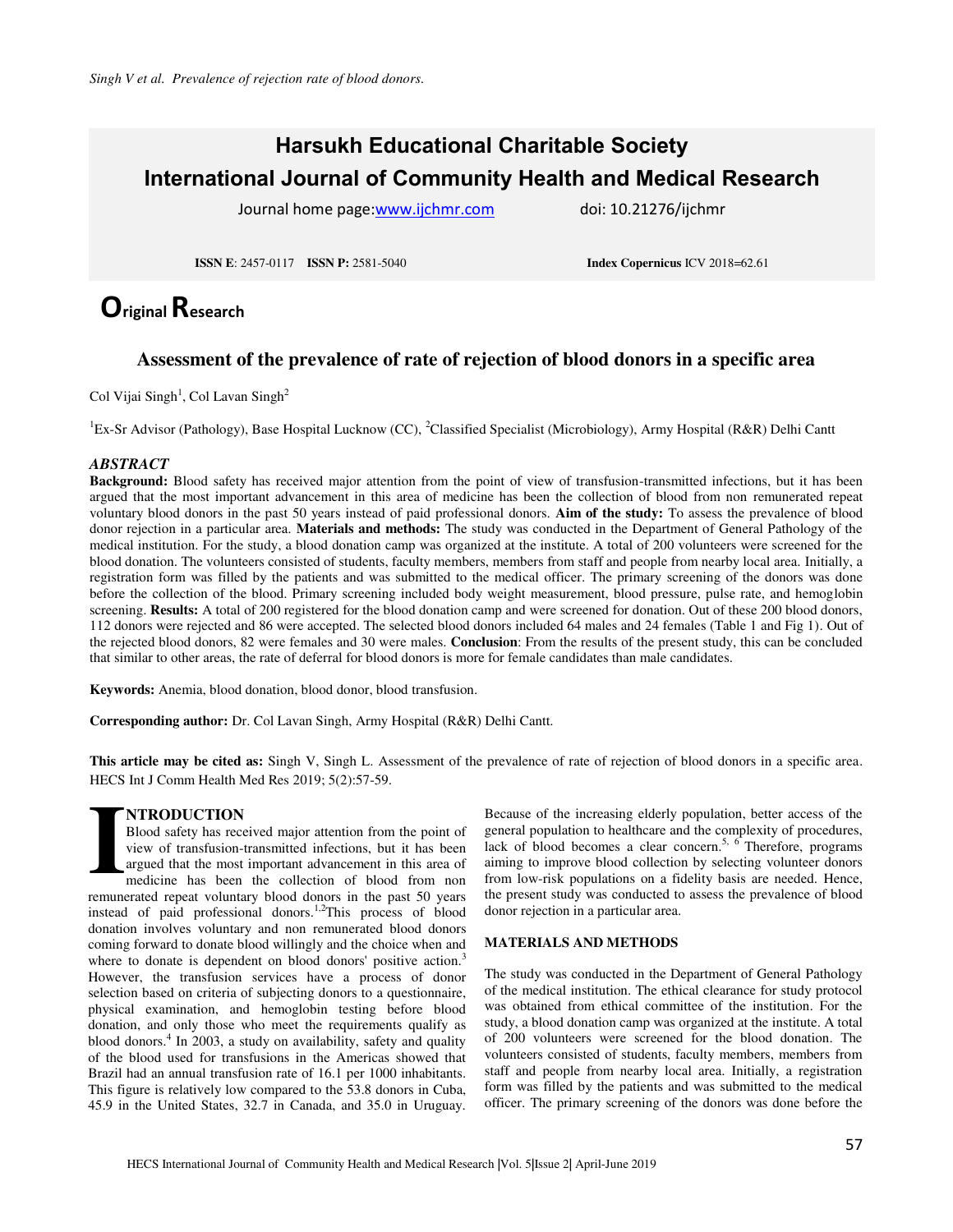collection of the blood. Primary screening included body weight measurement, blood pressure, pulse rate, and hemoglobin screening. The donors with weight more than 45 kg were accepted for the blood donation. And the cut off for hemoglobin was at 12.0 g/dL. Donors with diastolic blood pressure in the range of 60-90 mmHg and systolic blood pressure in the range of 100-160 mmHg were selected for blood donation. The donors were cleared for blood donation by the medical officer after thorough medical check up and their medical history.

The statistical analysis of the data was done using SPSS version 11.0 for windows. Chi-square and Student's t-test were used for checking the significance of the data. A p-value of 0.05 and lesser was defined to be statistical significant.

#### **RESULTS**

A total of 200 registered for the blood donation camp and were screened for donation. Out of these 200 blood donors, 112 donors were rejected and 86 were accepted. The selected blood donors included 64 males and 24 females(Table 1 and Fig 1). Out of the rejected blood donors, 82 were females and 30 were males. The deferral of males was mainly due to hypertension, tattoos and consumption of alcohol on previous night. On the other hand, the deferral of female donors was due to body piercings, low body weight and low hemoglobin level(Table 2 and Fig 2).

#### **Table 1: Number of accepted and rejected blood donors on the basis of sex**

| <b>Parameters</b>                        | Number of<br>subjects |
|------------------------------------------|-----------------------|
| <b>Total number of registered donors</b> | 200                   |
| <b>Number of donors accepted</b>         | 86                    |
| Number of donors rejected                | 112                   |
| Number of male donors accepted           | 64                    |
| <b>Number of female donors accepted</b>  | 24                    |
| Number of male donors rejected           | 30                    |
| Number of female donors rejected         | 82                    |

| Fig 1: Data of the accepted and rejected blood donors |  |
|-------------------------------------------------------|--|
|-------------------------------------------------------|--|



Table 2: Deferral of female volunteers for blood donation

| Various parameters for deferral | <b>Number of subjects</b> |
|---------------------------------|---------------------------|
| Low haemoglobin                 | 41                        |
| <b>Menstruation</b>             | 11                        |
| Low body weight                 | 24                        |
| Lactating                       |                           |
| <b>Body piercings</b>           |                           |
| <b>Total</b>                    | RΊ                        |

Fig 2: Depicting deferral rate in females



#### **DISCUSSION**

In the present study, we observed out of 200 registered candidates for blood donation, 112 were rejected because of different parameters. Majority of deferred candidates were females. The results were statistically non-significant. The results were compared with previous similar studies in the literature. Shrivastava M evaluated and analyzed the blood donor deferral pattern and its causes among blood donors in a tertiary care hospital blood bank and to review its influence on blood safety. The data available as donor deferral record over a period of 13 years from 2001 to 2013 was analyzed. The blood donor deferral rate was 11.5%, the deferral rate in various categories was 4.8%, 4.7%, 1.6%, and 0.3% in Category 1, Category 2, Category 3, and Category 4, respectively. The majority of deferrals were temporary deferrals (62.8%) of young donors. The maximum number of donors deferred (28.2%) due to a history of jaundice (permanent) followed by 19.4% due to low hemoglobin (temporary). History of malaria, intake of medicines, infections, underweight, last blood donation within 3 months (temporary deferral), and history of heart and lung diseases, diabetes, and with suspicious identity (permanent deferral) were other major causes identified. They concluded that the pattern of donor deferral identified is an important tool for blood safety and also provides key areas to focus on a region or policy formulation nationally for donor selection as well ensure donor safety. The value of determining donor deferral pattern by the categories described is in calling back donors deferred due to temporary reasons and can help retain pool of motivated blood donors. Zou S et al analyzed actual deferral and return donation data from the American Red Cross to further assess the impact of donor deferral on donor availability. Voluntary blood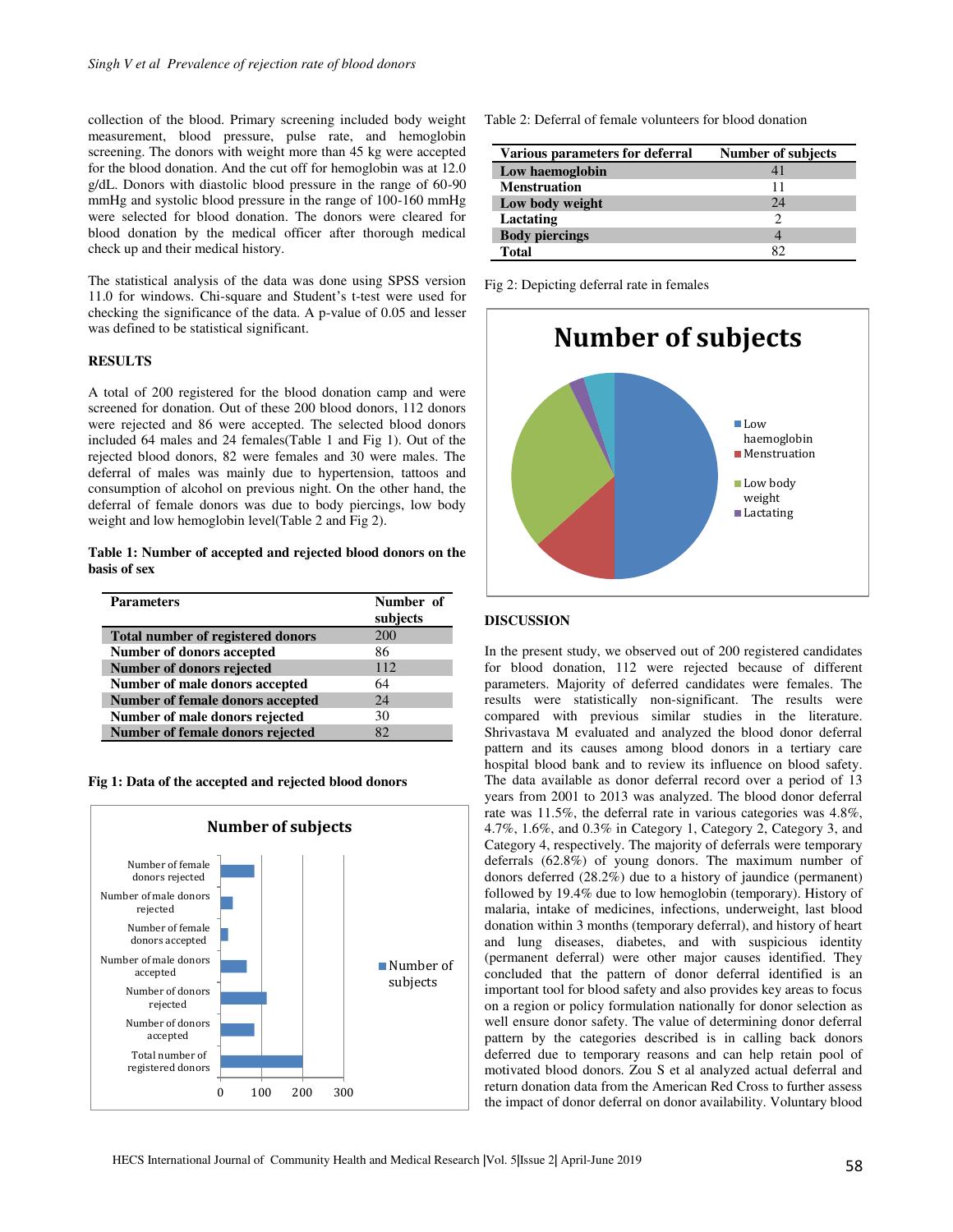donors who presented between 2001 and 2006 were included in this study. Deferred donors were classified into three groups according to their history of presentation during the prior 2 years: Group 1 with no prior donation or deferral, Group 2 with prior donation but no deferral, and Group 3 with prior deferral. Temporarily deferred donors in Groups 1 and 2 who did not return during the next 3 years were considered lost donors. All indefinitely deferred donors were lost donors. A mean of 12.8 percent of a total of 47,814,370 donor presentations between 2001 and 2006 resulted in a deferral. While majority of the deferrals were related to donor safety reasons, deferrals for recipient safety reasons accounted for 22.6 percent of deferrals or 2.9 percent of total presentations. Temporary and indefinite deferrals for recipient safety-related reasons collectively caused an estimated loss of 647,828 donors during the 6 years. An additional 1,042,743 donors were lost due to deferrals for donor safety-related reasons during the same period. It was concluded that the results on donor loss after deferral call attention to the impact of donor deferrals on donor availability and the need to monitor and assess the necessity and effectiveness of such deferrals.7, 8

Al Shaer L et al defined donor pre-donation deferral rates, causes of deferral, and characteristics of deferred donors in Dubai. This retrospective study was conducted on all donors who presented for allogeneic blood donation between January 1, 2010, until June 30, 2013, in Dubai Blood Donation Centre, accredited by the American Association of Blood Banks. The donation and deferral data were analyzed to determine the demographic characteristics of accepted and deferred donors, and frequency analyses were also conducted. Among 142,431 individuals presenting during the study period, 114,827 (80.6%) were accepted for donation, and 27,604 (19.4%) were deferred. The overall proportion of deferrals was higher among individuals less than 21 years old, females (44%) were deferred compared to 15% of males), and first-time donors (22% were deferred vs 14% of repeat donors). The main causes for a temporary deferral were low hemoglobin and high blood pressure. The deferral rate among blood donors in Dubai is relatively high compared to the internationally reported rates. This rate was higher among first-time donors and females, with low hemoglobin as the major factor leading to a temporary deferral of donors. Strategies to mitigate deferral and improve blood donor retention are urged in Dubai to avoid additional stress on the blood supply. Khurram S et al determined the frequency and reasons for donor deferral prior to the blood donation process in our population. A cross-sectional study was carried out at the blood bank department in our hospital from January 2012 to December 2014. All the blood donors who visited our department in the study period were included in this study. A total of 25 901 potential donations were recorded during the study period, comprising 24 309 (93·8%) replacement and 1592 (6·2%) voluntary donations. Females accounted for only 222 (0·9%) of potential donations. Deferral occurred in 3156 (12 $\cdot$ 2%) of attempts; 280 (1 $\cdot$ 1%) were permanently deferred, while 2876 (11·1%) were temporarily deferred. The most common reason for permanent deferral was a history of hepatitis B infection ( $n = 147$ , 4–7% of all deferrals). Major reasons for temporary donor deferral were low levels of haemoglobin ( $n = 971$ ,  $30.76\%$ ), low levels of platelets ( $n = 611$ , 19·35%) and previous history of jaundice  $(n=192, 6.1\%)$ . They concluded that a fairly similar pattern of donor deferrals as in other regional studies. Low haemoglobin levels and a history of hepatitis B infection were the most common factors for temporary and permanent donor deferrals, respectively.<sup>9, 10</sup>

#### **CONCLUSION**

From the results of the present study, this can be concluded that similar to other areas, the rate of deferral for blood donors is more for female candidates than male candidates.

#### **REFERENCES**

- 1. Davey RJ. Recruiting blood donors: Challenges and opportunities. Transfusion. 2004;44:597–600.
- 2. Domen RE. Paid-versus-volunteer blood donation in the United States: A historical review. Transfus Med Rev. 1995;9:53–9.
- 3. James V. Blood donor selection and qualification: Selection and Testing. In: Barbara J, Regan F, Contreras M, editors. Transfusion Microbiology. Cambridge: Cambridge University Press; 2008. pp. 153–7.
- 4. Shaz BH, Demmons DG, Hillyer KL, Jones RE, Hillyer CD. Racial differences in motivators and barriers to blood donation among blood donors. Arch Pathol Lab Med. 2009; 133(9): 1444-7
- 5. Cruz JR, Perez-Rosales MD. Availability, safety, and quality of blood for transfusion in the Americas. Rev PanamSaludPublica. 2003; 13(2-3): 103-10
- 6. Guerra CC. Fim da doaçãoremunerada de sangue no Brasilfaz 25 anos. Rev Bras HematolHemoter. 2005; 27(1): 1-4
- 7. Shrivastava M, Shah N, Navaid S, Agarwal K, Sharma G. Blood donor selection and deferral pattern as an important tool for blood safety in a tertiary care hospital. Asian J Transfus Sci. 2016;10(2):122–126. doi:10.4103/0973- 6247.187938
- 8. Zou S, Musavi F, Notari EP, Rios JA, Trouern-Trend J, Fang CT. Donor deferral and resulting donor loss at the American Red Cross Blood Services, 2001 through 2006.Transfusion.<br>2008 Dec:48(12):2531-9. doi: 10.1111/i.1537-Dec: 48(12): 2531-9. 2995.2008.01903.x. Epub 2008 Aug 20.
- 9. Al Shaer L, Sharma R, AbdulRahman M. Analysis of blood donor pre-donation deferral in Dubai: characteristics and reasons.J Blood Med. 2017 May 25;8:55-60. doi: 10.2147/JBM.S135191. eCollection 2017.
- 10. Khurram S, Borhany M, Anwar N, Naseer I, Boota S, Mirza I, Nadeem M, Shamsi T. Frequency and reasons of donor deferral prior to blood donation process: a single centreexperience.Transfus Med. 2017 Feb;27(1):10-15. doi: 10.1111/tme.12368. Epub 2016 Oct 12.